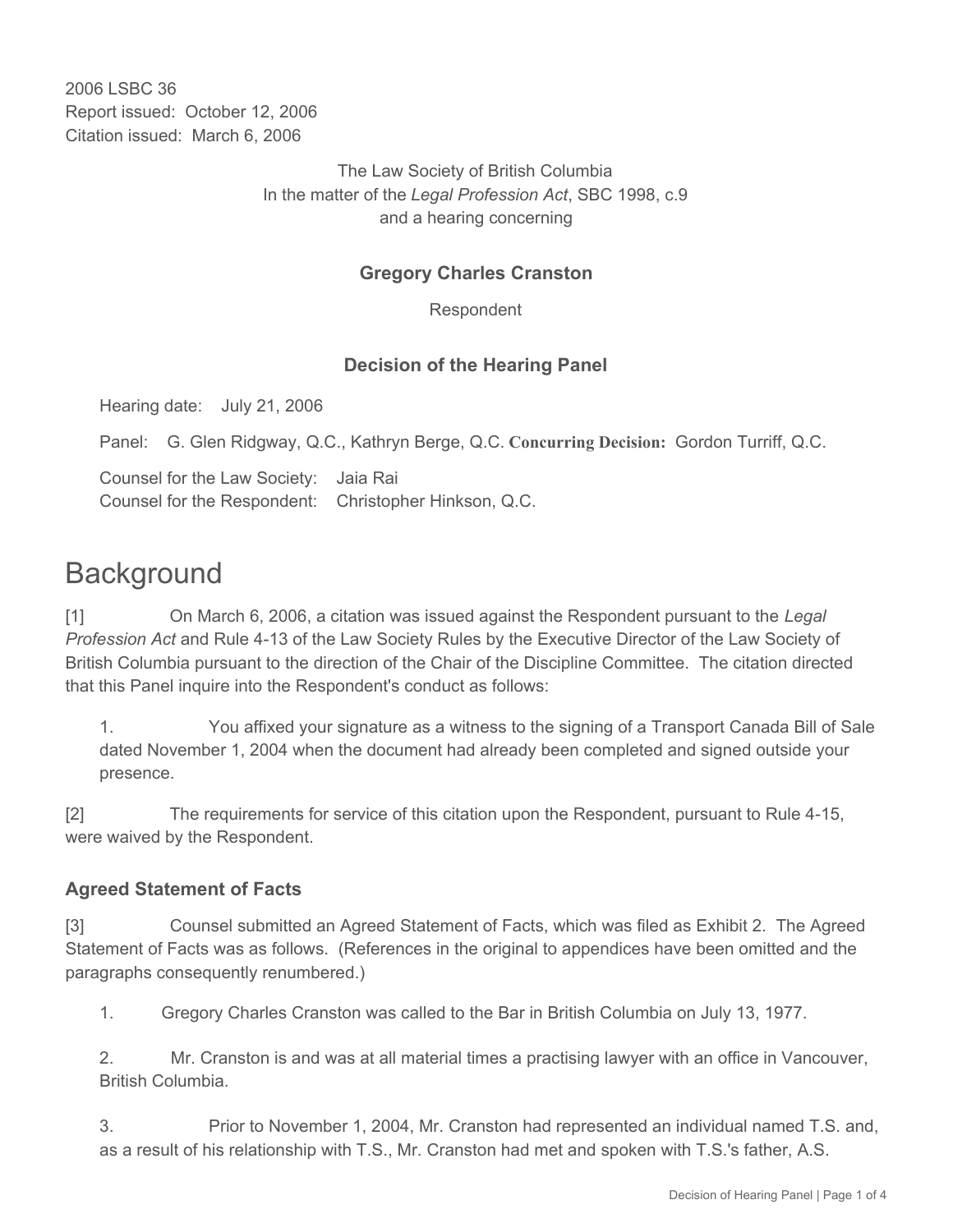4. A.S. is a wooden vessel designer and repairer. Prior to November 1, 2004, A.S. was the sole registered owner of an antique sailing vessel called " P" that he purchased in 1991 (the " Vessel" ).

5. Prior to November 1, 2004, A.S. was involved in a dispute with his daughter and two sons, T.S. and B. S., concerning a variety of matters. A.S. retained Mr. P. of the law firm, " B.C." , and in early November 2004 instructed Mr. P. to commence a lawsuit against his two sons and their company. The Writ of Summons and Statement of Claim (in respect of this action) were filed on November 12, 2004. A Statement of Defence and Counterclaim (in respect of that action) was filed on December 7, 2004.

6. Attached to the Statement of Agreed Facts was a copy of a Transport Canada Bill of Sale dated November 1, 2004 purportedly signed in Richmond, British Columbia, by A.S. as registered owner (the " Bill of Sale" ).

7. On November 1, 2004, Mr. Cranston met with B.S. at his office at which time B.S. presented the Bill of Sale to Mr. Cranston and Mr. Cranston affixed his signature on the Bill of Sale in a location intended for a witness to the signature of the registered owner, A.S.

8. Mr. Cranston signed the Bill of Sale on November 1, 2004 when A.S. was not present before him and A.S. did not sign the Bill of Sale before him.

9. Mr. Cranston signed the Bill of Sale knowing it had already been completed and signed outside his presence.

10. Mr. Cranston knew that A.S.'s signature appeared nowhere on the Bill of Sale.

11. On November 1, 2004, A.S. was in Ucluelet, B.C.

12. The Bill of Sale purported to transfer A.S.'s interest in the Vessel to his son, T.S.

13. T.S. tendered the Bill of Sale and swore a declaration that he was entitled to be the registered owner of the Vessel.

14. A printout from the Ship's Registration Information Systems indicated the transfer of the Vessel from A.S. to T.S. on November 2, 2004 and identified T.S. as the registered owner of the Vessel as of November 5, 2004.

15. On November 18, 2004, A.S.'s daughter's common law spouse, G.S., arrived at his business premises with an RCMP officer in order to remove the Vessel. A.S. was shown a copy of the Bill of Sale at that time for the first time.

16. On the same date, A.S. contacted Mr. P. who advised the RCMP officer of A.S.'s ongoing dispute with his sons and suggested that the person who had arranged to take the Vessel away be told that he not do so until matters were clarified.

17. Mr. P. wrote to Mr. Cranston on November 18, 2004 requesting information concerning the circumstances surrounding the execution of the Bill of Sale.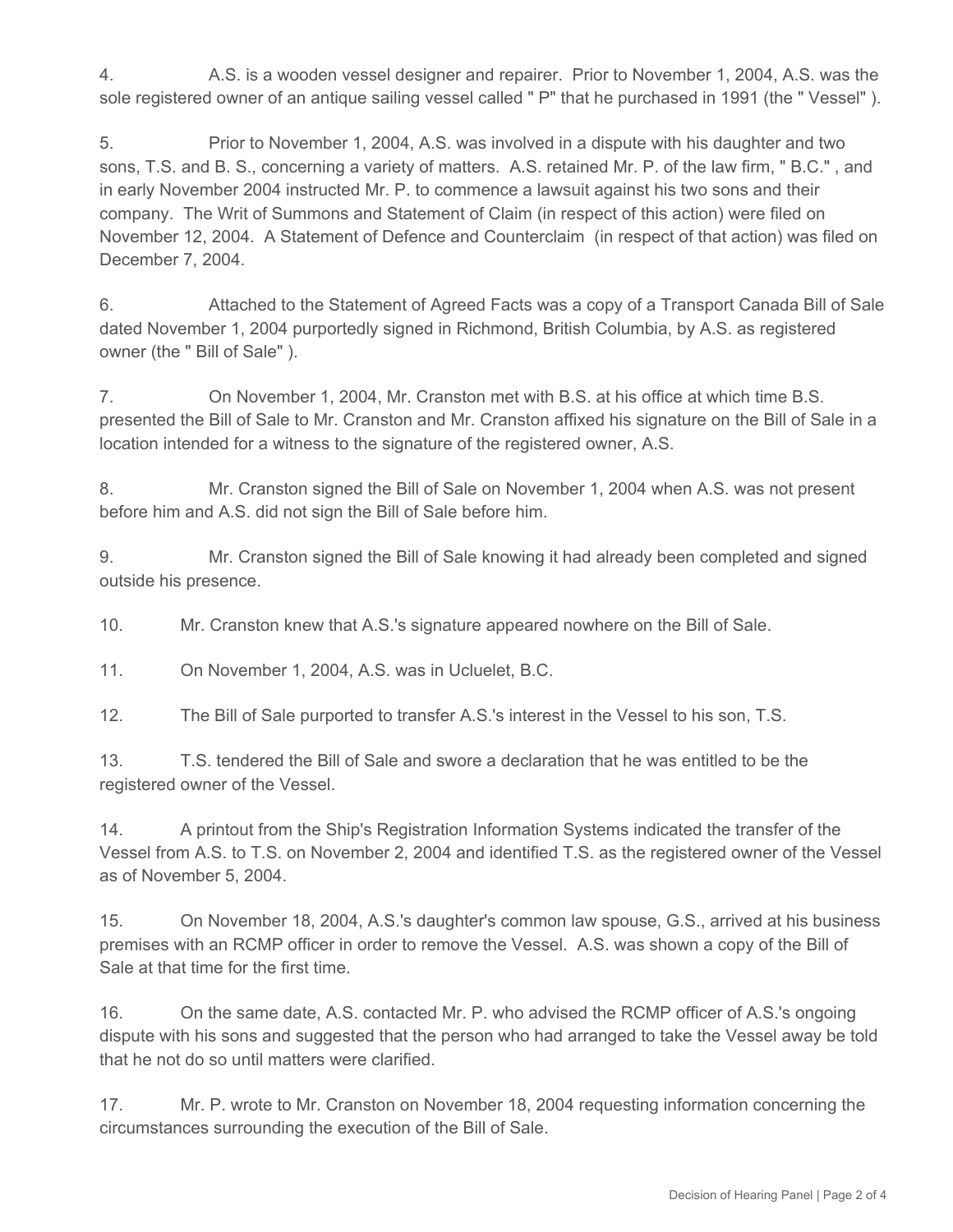18. On November 19, 2004, A.S. commenced a second action in the Supreme Court of British Columbia against T.S. and the Vessel. The Vessel was subsequently arrested to prevent any person from removing it from A.S.'s premises. A Writ of Summons and Statement of Claim (in respect of the second action) was filed on November 19, 2004. A Warrant concerning the arrest of the Vessel was issued November 19, 2004. A Statement of Defence (in respect of this second action) was filed on December 9, 2004.

19. Mr. Cranston left two voice mail messages for Mr. P. on November 20, 2004 and November 22, 2004 responding to Mr. P.'s letter dated November 18, 2004. The following are summaries of the original exhibited voice mail transcripts:

(a) on November 20, 2004, Mr. Cranston's voice mail confirmed that Mr. P.'s client did not sign anything in front of Mr. Cranston;

(b) on November 22, 2004, Mr. Cranston's voice mail explained his firm would not be acting on behalf of T.S., that Mr. Cranston had understood that the document was being signed as a family joke, and that he did not realize that the boat was going to actually be transferred. Mr. Cranston went on to explain a suggested settlement on behalf of the transferee, T.S.

20. Mr. Cranston wrote to Mr. P. on November 26, 2004 providing a further response. The letter said " ...As I had advised by telephone, I did not see the plaintiff sign the document. I believed that one of the defendants signed the document and further, I thought the document was a practical joke..." .

21. To date, neither of the Supreme Court actions commenced by A.S. has resolved.

22. Mr. P. sent a letter of complaint to the Law Society of British Columbia dated November 19, 2004. The complaint was subsequently investigated and on December 8, 2005 the Discipline Committee directed that a citation be issued against Mr. Cranston.

23. Mr. Cranston admits that he affixed his signature as a witness to the signing of the Bill of Sale when the document had already been completed and signed outside his presence, as alleged in the schedule to the citation.

24. Mr. Cranston further admits that his conduct in doing so amounts to professional misconduct.

## **Verdict**

[4] On the basis of the Agreed Statement of Facts, the admission of the Respondent that his conduct amounts to professional misconduct, and the submissions of counsel for the Law Society and of the Respondent, the Panel finds that the Respondent affixed his signature as a witness to the signing of a Transport Canada Bill of Sale dated November 1, 2004 when the document had already been completed and signed outside of his presence, as stated in Count 1 of the Schedule of the citation.

[5] We also find that the failure on Count 1 was professional misconduct as it reflects a marked departure from the conduct that the Law Society expects of its members. Affixing a signature as a witness on a legal document when a member has not in fact witnessed that document was held to be professional misconduct in *Law Society of BC* v. *Bennett*, Discipline Case Digest 85/4, penalty heard December 5, 1984 and in *Law Society of BC* v. *McLean*, Discipline Case Digest 93/12, hearing report dated April 14,